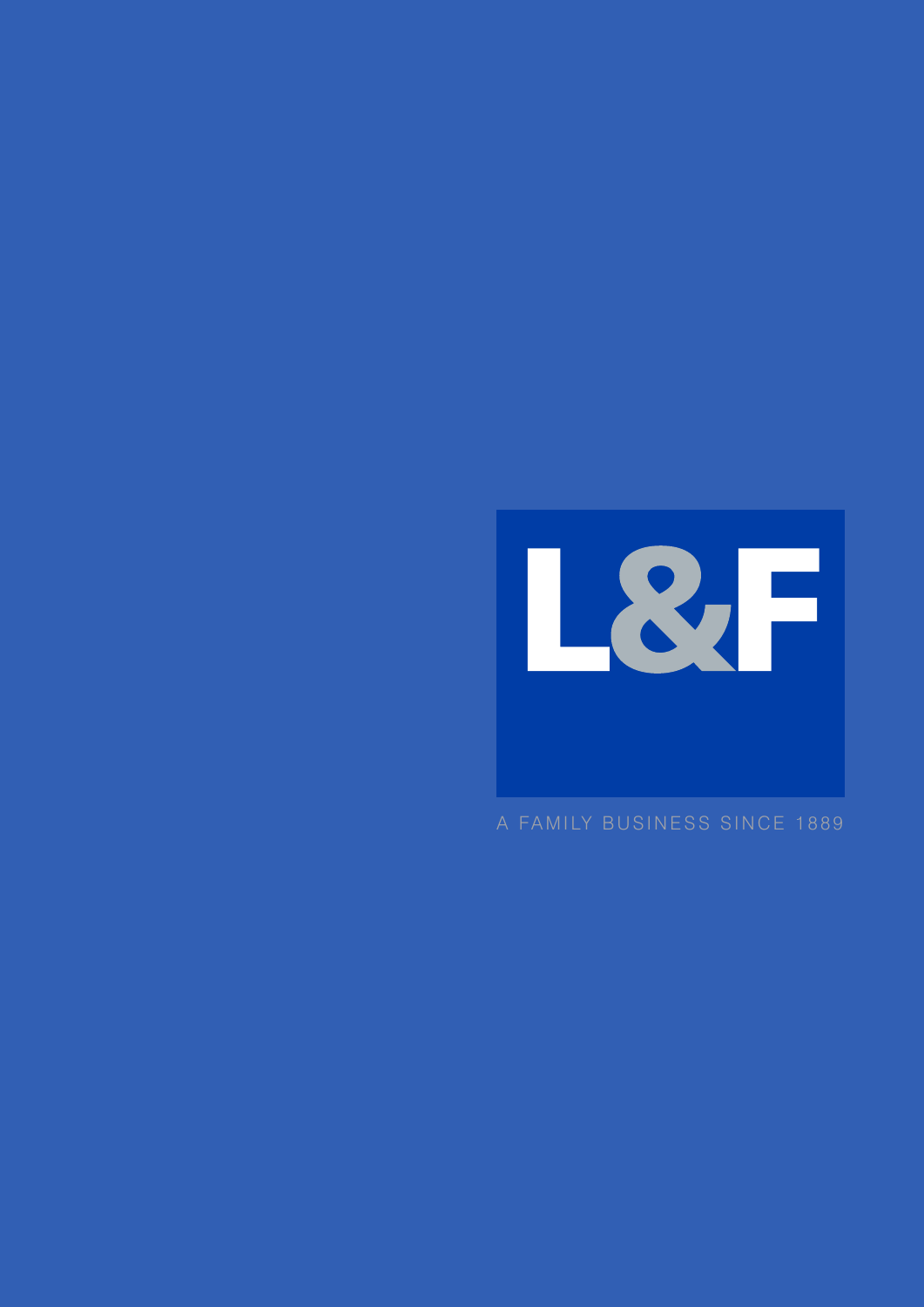

## Welcome

In 1889 John Lowe and his son-in-law Thomas Fletcher began their lock making business in Willenhall, England. At the time they were one of more than 300 similar lock making businesses in this industrial area.

Today the company they founded employs 1,000 staff across two divisions and has operations in the UK, Belgium, France, Germany, Poland and the USA. The Locking Systems Division supplies specialised locking systems for a wide range of industrial customers worldwide, and the Fire Safety Division focusses on smoke and fire curtains for buildings.

The Group has come a long way since 1889 yet it is still a family business with strong family values. As the fifth generation of my family to lead the business I believe these values are embedded in our family business ethos and can be summed up as follows:

- We act with honesty, openness and a respect for others;
- We act with care and consistency;
- We take responsibility for our actions.

Together with our long heritage our values enable us to develop as a team, invent new products and plan for the future with confidence and conviction.

On the following pages you can learn more about the Lowe & Fletcher Group, its operations and capabilities and why you can be confident in doing business with us.

Hugh Trever-Jones

Hugh Trevor-Jones DL, Chairman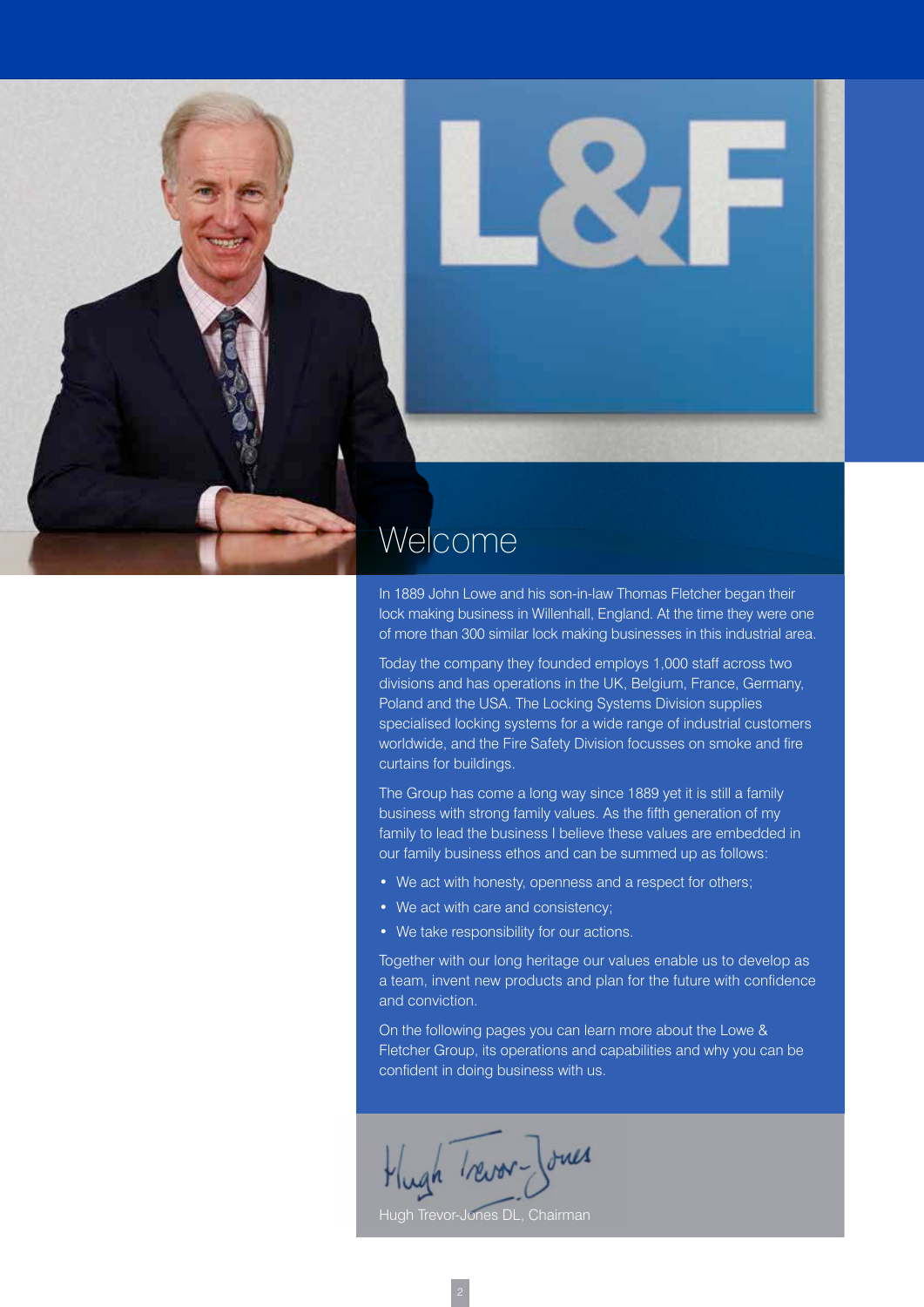## Group Strategy Statement

A long-term Family Business designing and making innovative, bespoke and well-engineered Locking Systems for industry and Smoke and Fire Curtains for buildings. We aim for profitable growth by meeting the needs of our customers worldwide.

## Group Profile

The Lowe & Fletcher Group is a family owned industrial business founded in 1889. Our two diversified divisions design, manufacture and supply innovative security and safety products and services around the world.

Our operations are organised as follows:

**Locking Systems** Division



Wednesbury, UK

### **EURO-LOCKS**



Bastogne, Belgium



Folschviller, France Havant, UK













Norton Shores, USA



Sulzbach, Germany Ruda, Poland Sheffield, UK



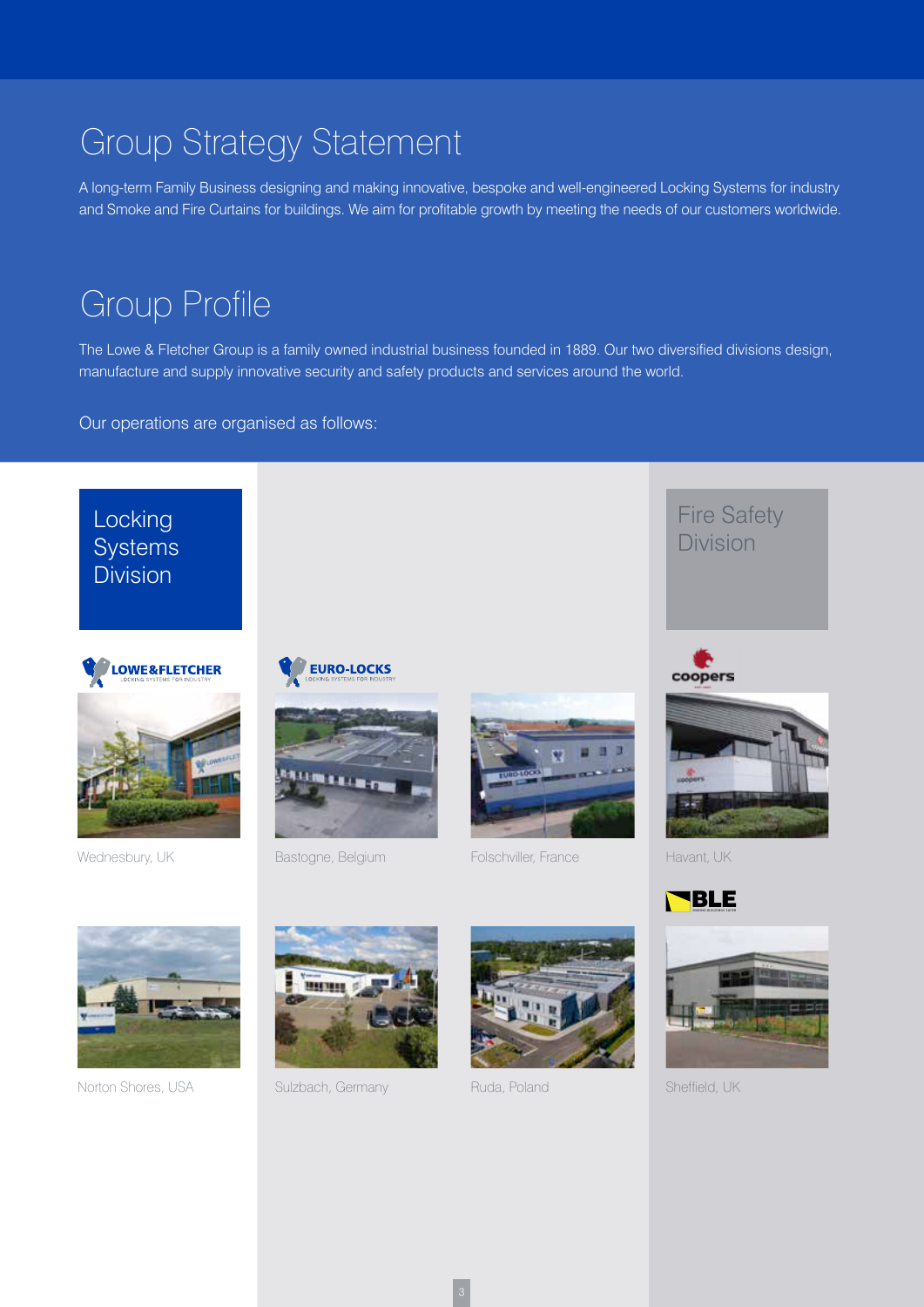## Locking Systems Division

The Locking Systems Division designs and manufactures locking systems for a broad range of industrial OEM customers worldwide through our Lowe & Fletcher and Euro-Locks operations. The division supplies over 60 million products annually, from precision mechanical locks to the latest electronic locks with many bespoke solutions, enabling us to meet diverse locking requirements.





## Product Diversity

Our locks can be found on the widest range of end uses across a broad global customer base. We supply locking systems for office furniture, lockers, electrical and mechanical enclosures, safes, automotive accessories, caravans, cash machines, bicycles, windows, doors, heavy duty vehicles and postal boxes to name some of our markets. We often mark our keys with our customer's logo so you are likely to have used our locks without realising it.

### The Right Locking Solutions

Regardless of use or requirement our qualified Research and Development Design Engineers and Technical Product Managers can tailor specific locking products to our customers' needs. Whether it's a standard locking system, an adapted design or a totally bespoke solution we are able to develop products to meet all locking needs, combining our experience along with a passion for product innovation. Whatever the solution we can supply in small or large volumes from our own operations.

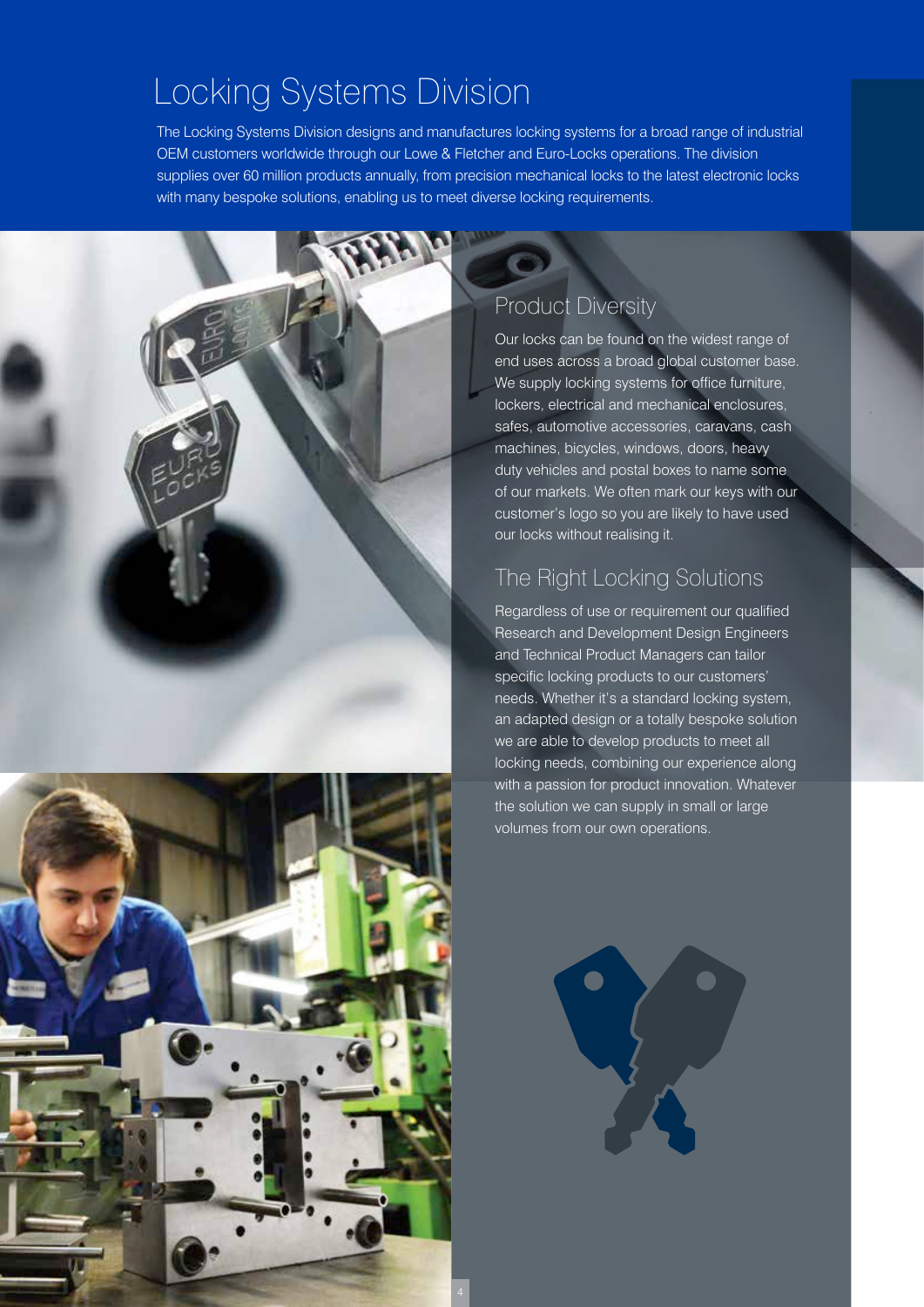

### Bespoke Locks

We work closely with our customers who come to us with varied and often challenging locking needs. After discussing and understanding our customers' specific requirements our team set to work to look at how they can design a specific locking solution.

Using computer-aided design and rapid prototyping we are able to produce a 3D solid model of the lock for customer approval within 24 hours if required. Once the product design is fully evaluated and approved by the customer we produce off-tool samples for final approval, before volume manufacturing begins in one of our operations.

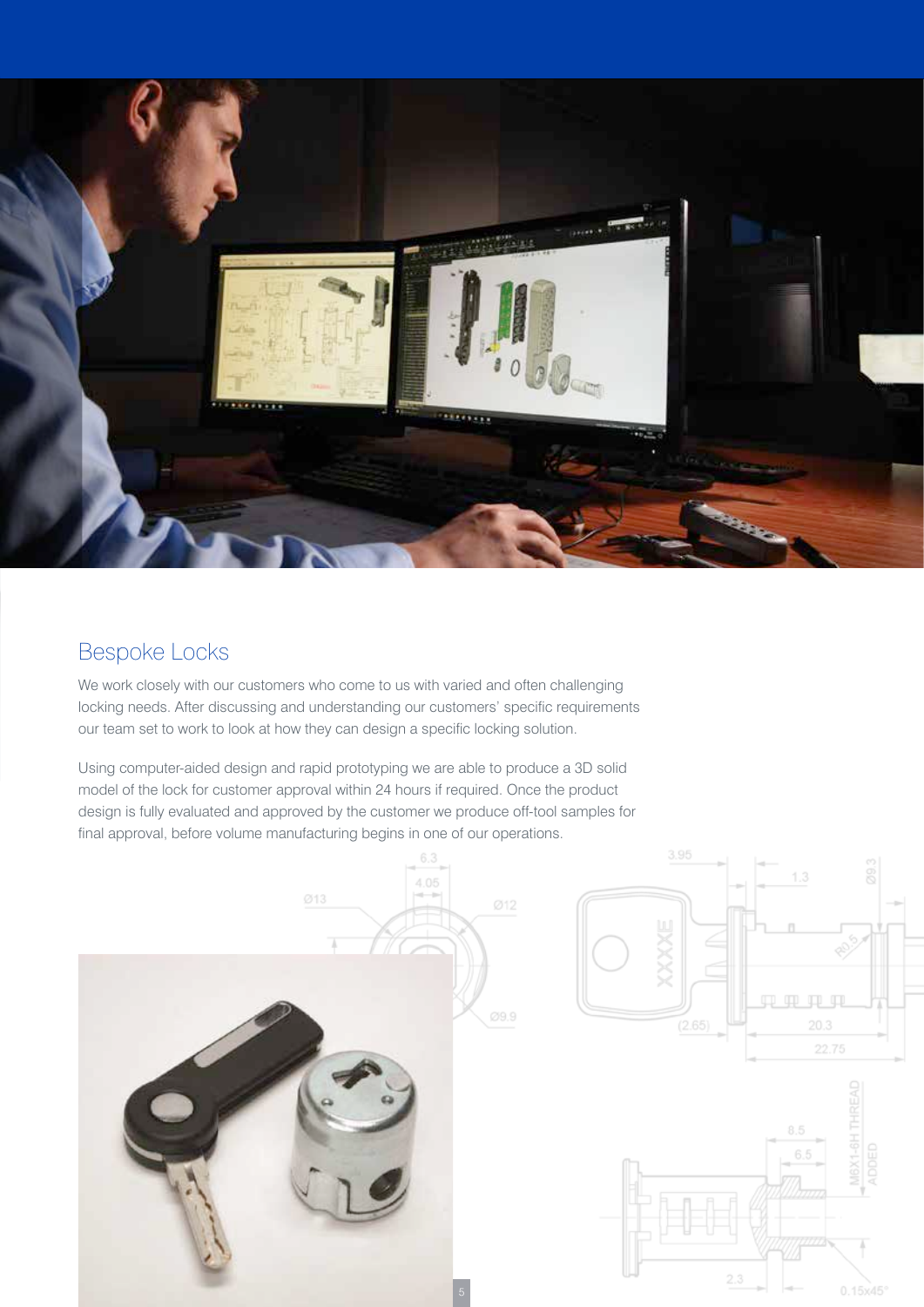### Precision Manufacturing

Our six production operations offer flexible manufacturing of our locking systems utilising advanced primary and secondary processes. Automation plays a critical role in our precision manufacturing and a highly skilled workforce provides many years of experience in the final assembly of our products. This combined approach ensures quality is maintained throughout the process, which is also backed up by full accreditation to BS EN ISO 9001 quality and BS EN 14001 environmental standards.

- Our manufacturing sites are modern and highly efficient.
- We invest in the latest machinery to improve productivity and quality.
- We have our own in-house tool manufacturing facilities.

Our primary manufacturing processes include:

- e 9 O/C 3 O/C 3 O/C 3 O/C 3 O/C 3 O/C 3 O/C 3 O/C 3 O/C 3 O/C 3 O/C 3 O/C 3 O/C 3 O/C 3 O/C 3 O/C 3 O/C 3 O/C 3 O/C 3 O/C 3 O/C 3 O/C 3 O/C 3 O/C 3 O/C 3 O/C 3 O/C 3 O/C 3 O/C 3 O/C 3 O/C 3 O/C 3 O/C 3 O/C 3 O/C 3 O/C 3 O/
	- High speed pressing of precision tumblers, keys, cams, bodies and many more components.

Our secondary manufacturing processes include:

- Advanced CNC cutting, bitting and fluting processes;
- Laser marking;
- Dedicated plating and painting lines for standard and custom finishes;
- State of the art PCB assembly line.

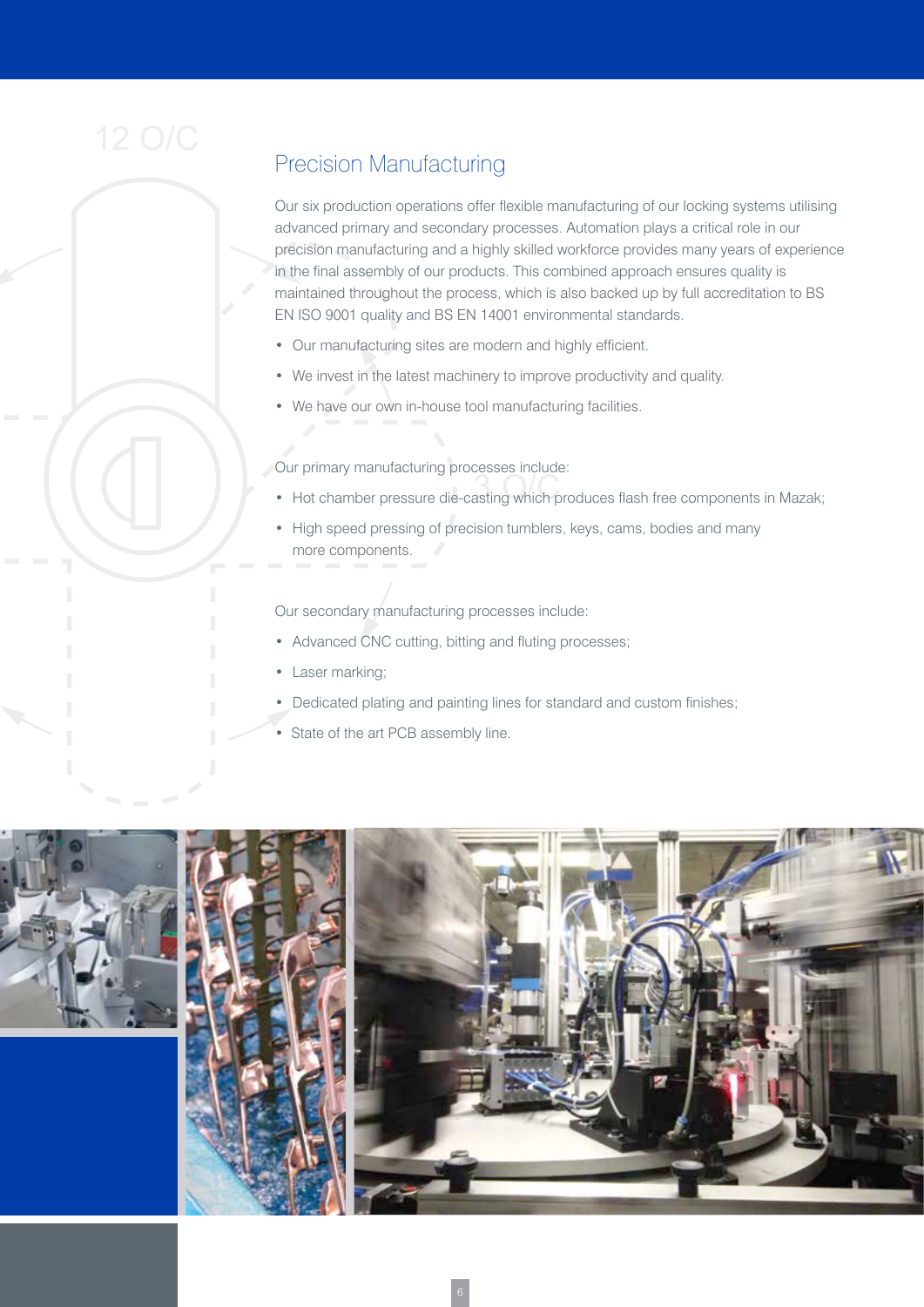

### Customer Support

Once manufacturing is completed it is over to our dedicated Customer Service teams to expediently despatch orders with care and to the exact requirements of each customer. Using our own transport, customer collection or, more normally, national and international carrier networks, we ensure our products are delivered safely around the world.

From initial order enquiry through to despatch we are here to help.

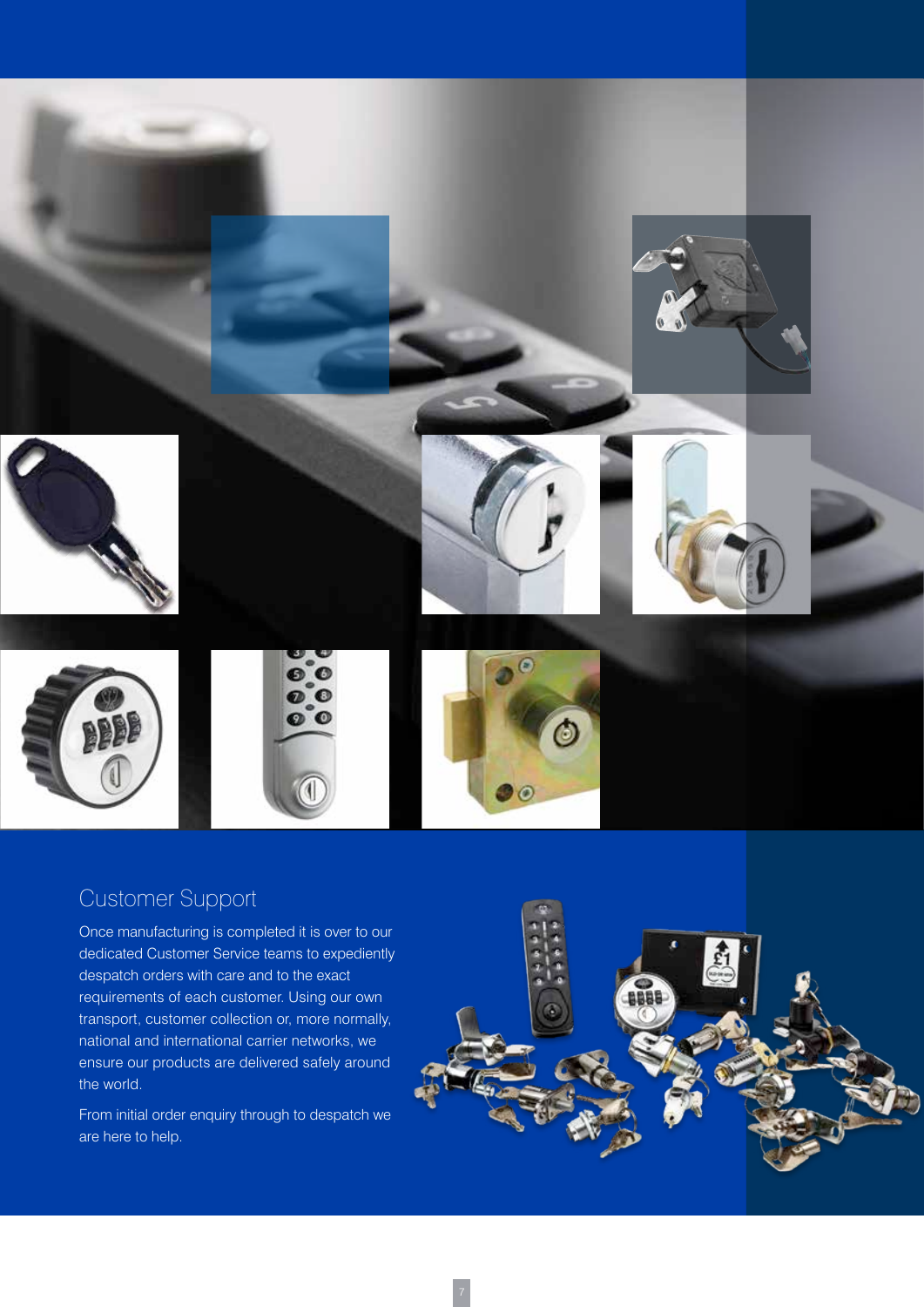# Fire Safety Division

The Fire Safety Division supplies smoke and fire curtains through our BLE and Coopers Fire operations. Our products are fitted in buildings around the world and specified where performance is critical to those using the buildings and emergency responders. In short we make buildings safer. The Lowe & Fletcher Group acquired BLE in 2006 and Coopers Fire in 2014.



## BLE Smoke and Fire Curtains

BLE was founded in the 1960s as a specialist supplier of electrical installations. Today the business designs, manufactures, installs and services smoke and fire curtains.



## Coopers Fire

Coopers Fire was founded in 1983 and designs, manufactures, installs and services smoke and fire curtains.





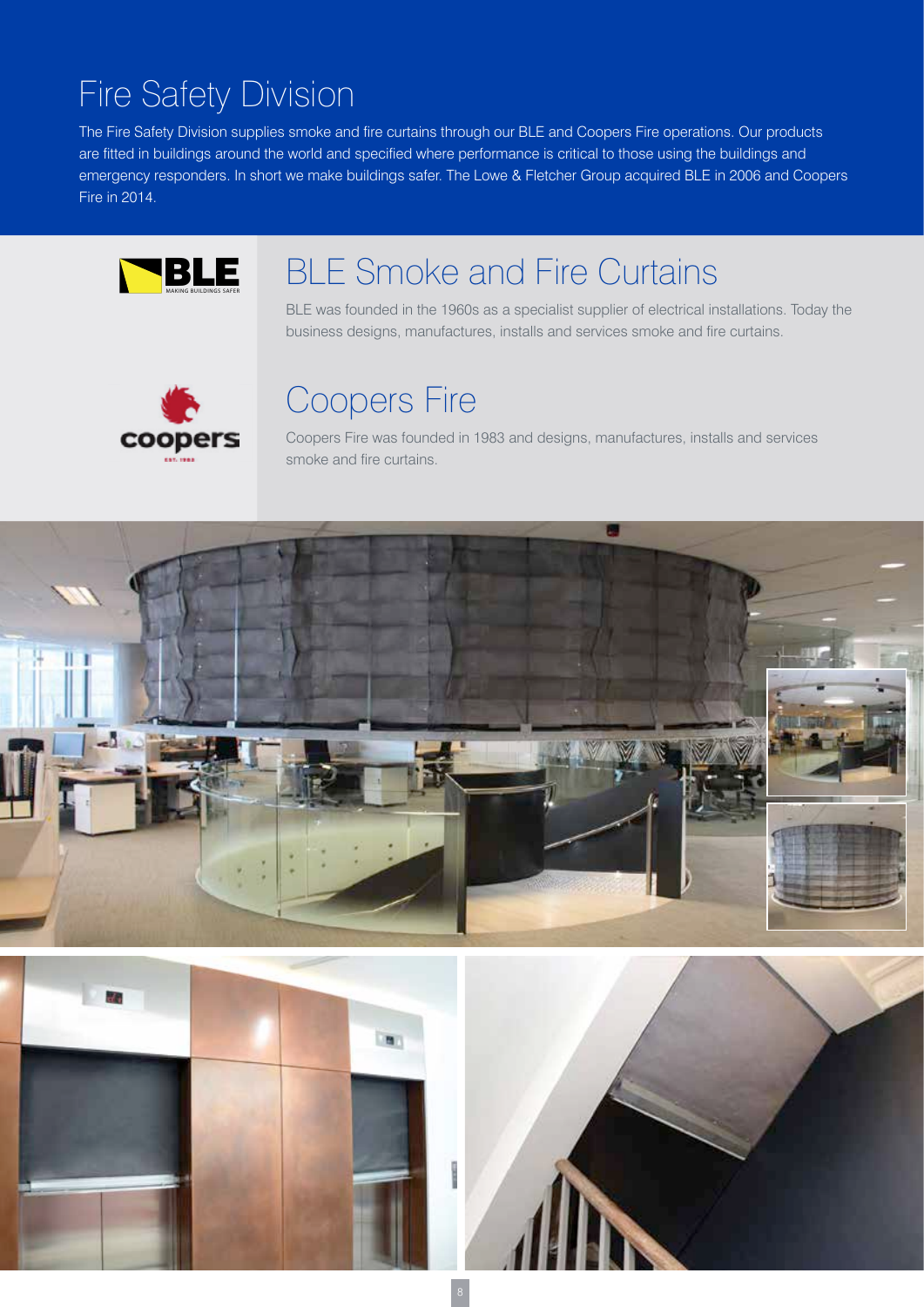



### Making Buildings Safer

Our smoke and fire curtains provide life-saving protection for millions of people in offices, shopping centres, airports, railway stations, hotels, hospitals, museums, factories, warehouses and many other public spaces around the world. In the event that our smoke and fire curtains are deployed in an emergency they will contain and control smoke and fire providing critical time for the occupants of the building to evacuate safely and for the emergency services to bring the situation under control. They can also limit damage to the building.

### Custom Made

BLE and Coopers smoke and fire curtains are custom made to fit into a range of both new and existing buildings in large and small areas as well as challenging spaces such as stairwells. Each curtain is manufactured and installed in line with national and international smoke and fire product standards. This is very important to our customers who can confidently specify our smoke and fire curtains knowing that they are approved and tested to meet stringent legislative standards.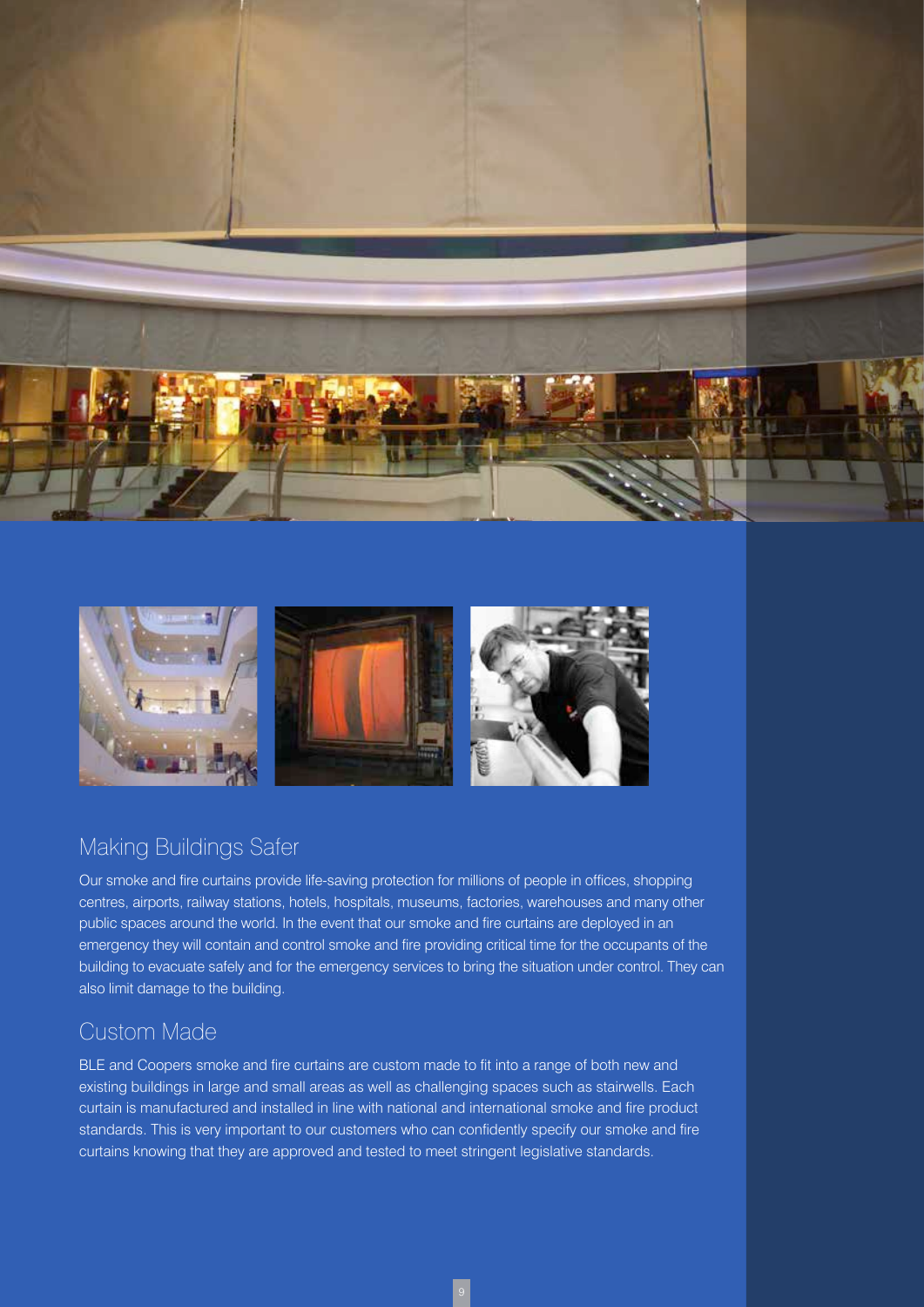









Engineered to Perform

Each smoke and fire curtain has to be configured to the requirements of the customer. These include the size of the aperture, the level of smoke or fire protection needed, the finish and ancillary equipment required. Careful consideration is also given to the access and health and safety needs in the area the curtain is being installed.

Based on these extensive requirements, either a standard curtain is selected and configured to size or a bespoke solution is designed and manufactured. In addition, our curtains can be specified with the unique ResQ-Window™ which allows building occupants and first responders to see through the curtain after it has been deployed.

Extensive in-house and external testing ensures that our curtains are not only highly effective, but compliant with industry standards.

It is the attention to detail and compliance to product standards that sets BLE and Coopers Fire apart from the competition. This approach provides the construction industry and the end-user with the confidence to specify our smoke and fire curtains as part of the overall strategy to protect buildings and their occupants from smoke and fire.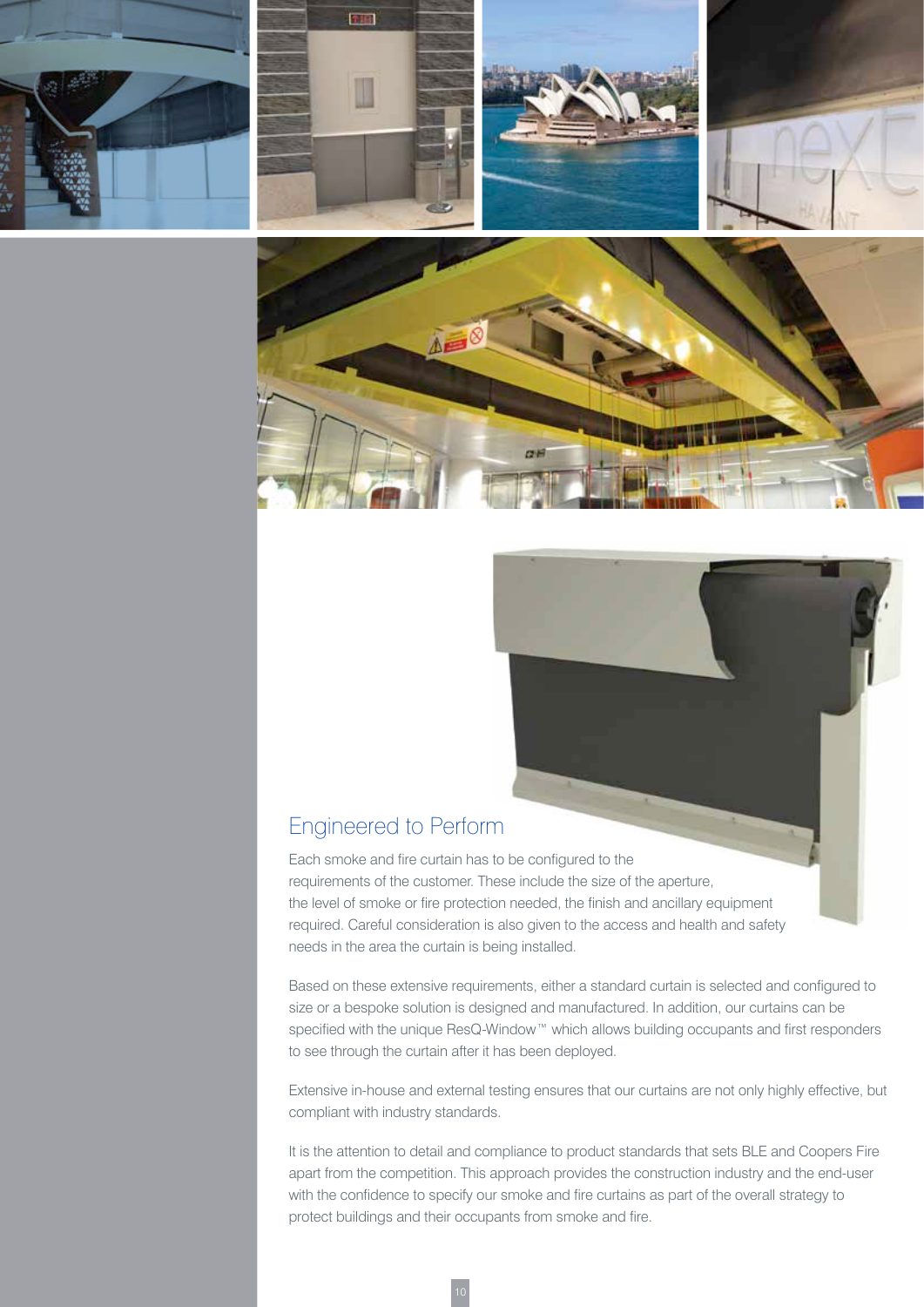## Since 1889

Since our foundation in 1889 the business has grown from its origins as a small family lock maker into a diversified international group. We have gone from making handmade products to our highly flexible precision manufacturing expertise of today. The spirit of John Lowe and Thomas Fletcher carries on today as we continue to make well-engineered and innovative products that meet the needs of our customers around the world.

To find out more about the Lowe & Fletcher Group please visit our website.







**Wednesbury** factory 1998

Handmade Padlock 1902

ance.

#### Locking Systems Division

#### **Lowe & Fletcher Ltd**

Moorcroft Drive, Wednesbury West Midlands, WS10 7DE, UK Tel: +44 (0)121 505 0400 sales@lowe-and-fletcher.co.uk www.lowe-and-fletcher.co.uk

#### **Lowe & Fletcher Inc**

650 Airport Place, Norton Shores MI-49441, Michigan, USA Tel: +1 (0) 616 994 0490 sales@loweandfletcherinc.com www.loweandfletcherinc.com

#### **Euro-Locks SA NV**

8 Rue de la Fontaine B6600 Bastogne, Belgium Tel: +32 (0)61 212 261 sales@euro-locks.be www.euro-locks.be

### **Euro-Locks SA**

1 Rue du Stade F-57730 Folschviller, France Tel: +33 (0)3 87 92 61 11 euro-locks@euro-locks.fr www.euro-locks.fr

### **Euro-Locks GmbH**

Am Bruchwald 22 D-66280 Sulzbach/Neuweiler, Germany Tel: +49 (0)6897 9072 0 vertrieb@euro-locks.de www.euro-locks.de

#### **Euro-Locks Sp. zo. o**

ul. Pawła 29, 41-708, Ruda Śląska, Poland Tel: +48 (32) 344-78-70, -82, -84 sekretariat@euro-locks.pl www.euro-locks.pl

Fire Safety Division

#### **BLE Smoke and Fire Curtains Ltd**

Unit 3, Holbrook Commerce Park Holbrook Rise, Sheffield, S20 3FJ UK Tel: +44 (0)114 251 4703 enquiries@blecurtains.com www.ble-smokeandfirecurtains.com

#### **Coopers Fire Ltd**

Edward House, Penner Road Havant, Hampshire, PO9 1QZ, UK Tel: +44 (0)2392 454 405 info@coopersfire.com www.coopersfire.com